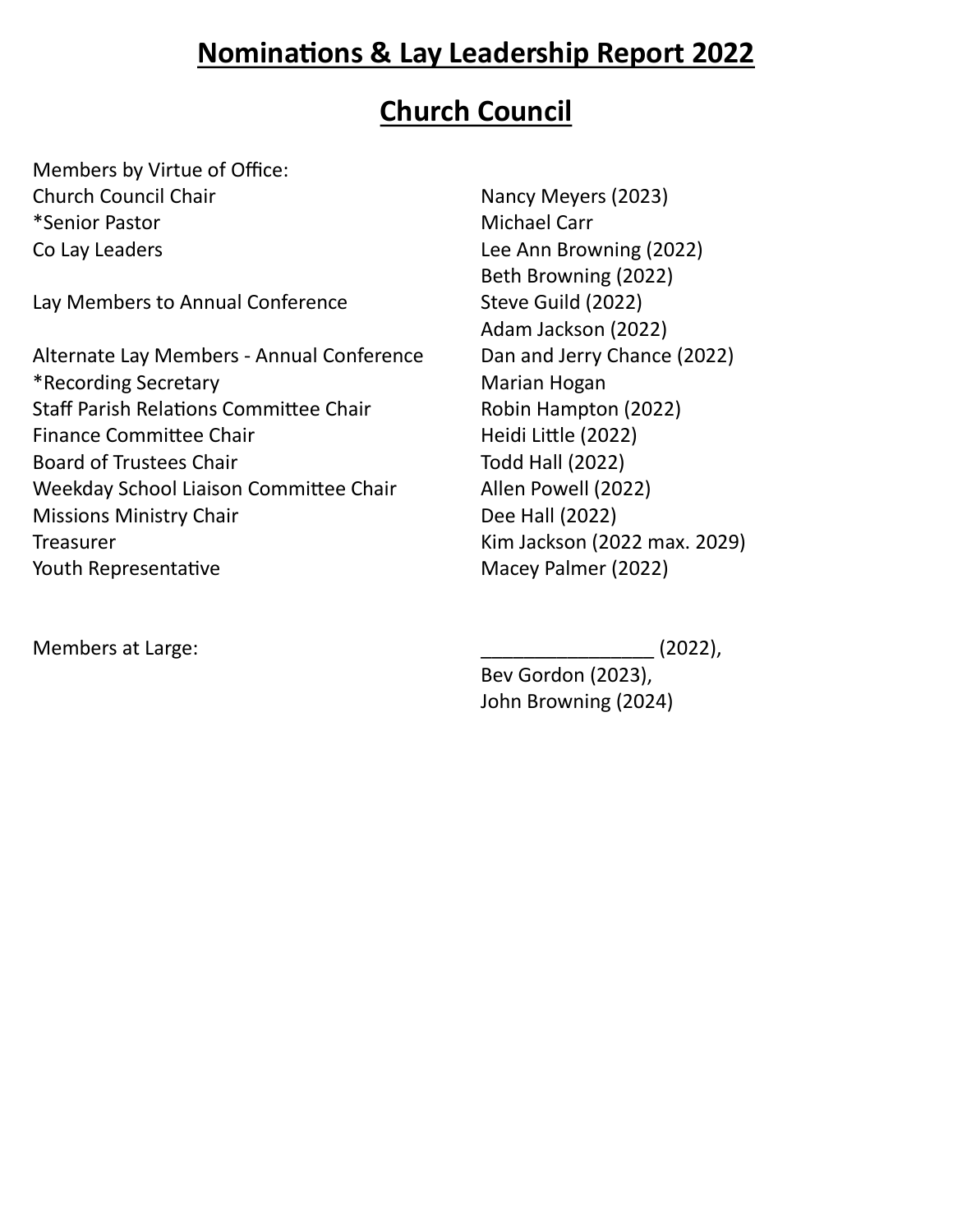# **Board of Trustees**

Chair **Todd Hall** (2024)

#### **Trustee Committee:**

2022: Emily O'Connor, Andrew Wiener, Jeremy Markovich 2023: Gretchen King, Chad Davis, Kelly Hampton 2024:Glenda Hassler, Todd Hall, John Gordon

Co Lay Leader **Lee Ann Browning** Senior Pastor Pastor Michael Carr Facility Manager **Jack Polakowski** 

# **Sub-Committees under Trustees**

| <b>Parsonage/Decorating Committee</b><br>Chair<br>Bev Gordon(2022) |                                                    |  |
|--------------------------------------------------------------------|----------------------------------------------------|--|
| Pastor's Spouse                                                    | <b>Kellie Carr</b>                                 |  |
| <b>Trustee Representative</b>                                      | <b>Todd Hall (2022)</b>                            |  |
| <b>Senior Pastor</b>                                               | <b>Pastor Michael Carr</b>                         |  |
| Parsonage Committee:                                               |                                                    |  |
| 2022:                                                              | Julie Odendaal                                     |  |
| 2023:                                                              | <b>Cristy Hartzoge</b>                             |  |
| <b>Cemetery Committee</b>                                          |                                                    |  |
| Chair                                                              | John Browning                                      |  |
| Caretakers                                                         | <b>Brandon Bull</b>                                |  |
|                                                                    | John Browning                                      |  |
| Assistant to the Treasurer-Cemetery                                | Dan Chance                                         |  |
| Secretary                                                          | John Crain                                         |  |
| <b>Cemetery Committee:</b>                                         | Patsy Atkins, Gerald Austin, Doug Berlin,          |  |
|                                                                    | John Crain, Dan Chance, Alan Mallard, Brandon Bull |  |
| <b>Senior Pastor</b>                                               | <b>Pastor Michael Carr</b>                         |  |
| <b>AI Cemetery Committee</b>                                       |                                                    |  |
| Chair                                                              | <b>Steve Kingsbury</b>                             |  |
| <b>Committee Members</b>                                           | John Gordon, Bev Gordon, Mike Sell                 |  |

### **Church Historian Committee**

Co-leaders- Luther Starnes, Gayle Tickle Team**:** Carolyn Brown, Bev & Ed Wentz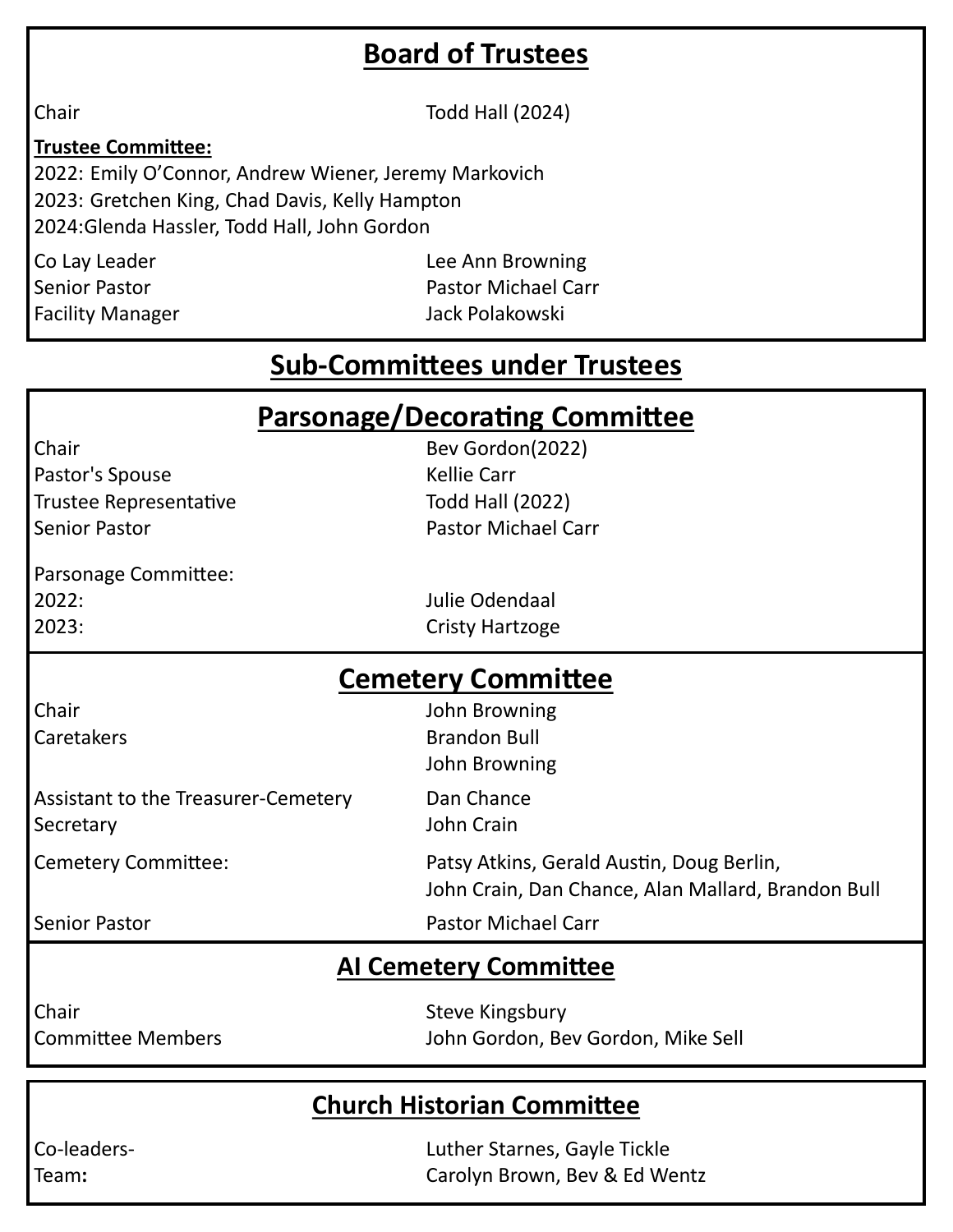### **Staff Parish Relations Committee**

Staff Parish Relations Committee Chair: Robin Hampton (2023)

#### **SPRC Committee:**

2022: James Lee, Billy Gardner, Kelsey Markovich 2023: Robin Hampton, Josh Barwick, Nora Murray

2024: Marilyn Powell, Sharon Porter, Spencer Sullivan

Lay Members to Annual Conference: Adam Jackson (2022) Co Lay Leader: Lee Ann Browning (2022) Senior Pastor Pastor Michael Carr

### **Nominations & Lay Leadership Committee**

Chair **Pastor Michael Carr** Pastor Michael Carr Co Lay Leaders Lee Ann Browning (2022) & Beth Browning (2022)

#### **Nominations Team:**

2022: Myra Blackburn, Lisa Gardner, Pam Jordan 2023: Erin Bull, Tracey Ring, Carol Shelton 2024: Ted Shelton, Sally Wiener, Rhonda Lee

### **Weekday School Advisory Committee**

Chair Allen Powell (2022) Director Jamie Hatchell Staff Representative: Larissa Brown Assistant to the Treasurer-WDS Allie Sizemore

#### **WDS Committee:**

2022: Allen Powell , Vickie Lambeth

2023: Shay Barwick, Vicky Floss

2024: \*Lindsey Davis, Andrew Weiner (Trustee Rep.)

\*Parent Representative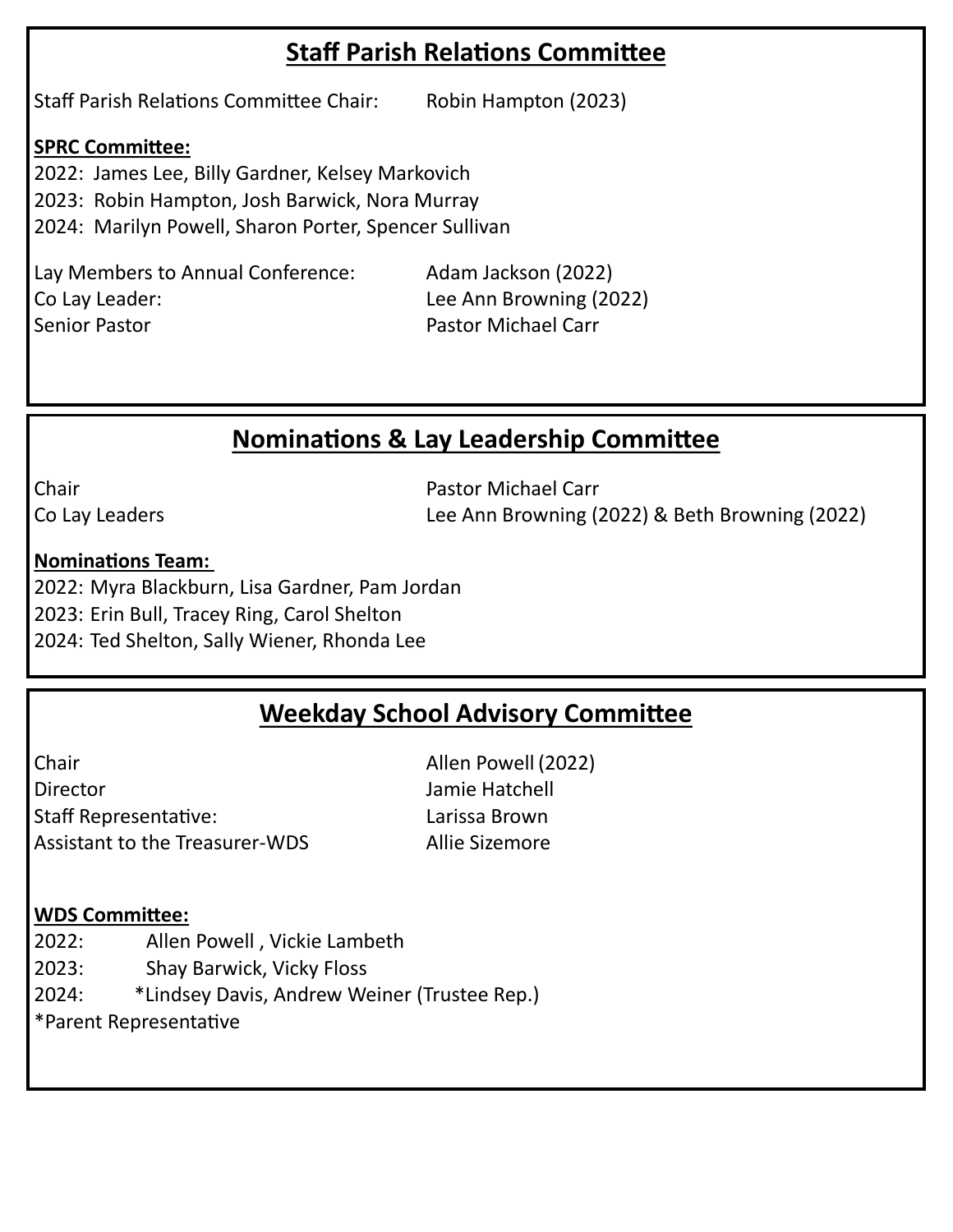### **Finance Committee**

| Finance Chair:                              |
|---------------------------------------------|
| Lay Members to Annual Conf                  |
| Co Lay Leader                               |
| <b>Church Council Chairperson</b>           |
| <i>*</i> Treasurer                          |
| <b>Assistant to the Treasurer- Cemetery</b> |
| <b>Staff Parish Relations Chair</b>         |
| <b>Board of Trustees Chair</b>              |
| Missions Chair                              |
|                                             |

Heidi Little (2022) Steve Guild (2022) Beth Browning (2022) Nancy Meyers (2023) Kim Jackson (2022)  $*9$  year max term Dan Chance Robin Hampton (2022) Todd Hall (2022) Dee Hall (2022)

#### **Finance Committee:**

2022: Megan Dyson, Joey Huth, Heidi Little 2023: Kim Jackson, Bo Duell, Butch Porter 2024: Rendy Richards, Michael Gantert, Chad Secraw

Senior Pastor Pastor Michael Carr Director of Finance Monica Bogle

### **Sub-Committees under Finance**

#### **Stewardship Committee**

Chair **Nancy Meyers** (2022)

Committee: Board of Trustees Chair Todd Hall (2022) Church Council Chair Nancy Meyers (2022)

Members at Large George Stone, Dee Hall, Anthony Patterson, Max Gardner, Roy Cox

Senior Pastor Pastor Michael Carr

#### **Endowment Fund Committee**

Finance Chair **Heidi Little (2022)** Trustee Representative Trustee Representative

Chair **Chair Andrew Heltsley (2022)** \*Treasurer Kim Jackson \*9 year maximum Members at Large Ted Shelton (2022), Pat Craft (2022)

Senior Pastor Pastor Michael Carr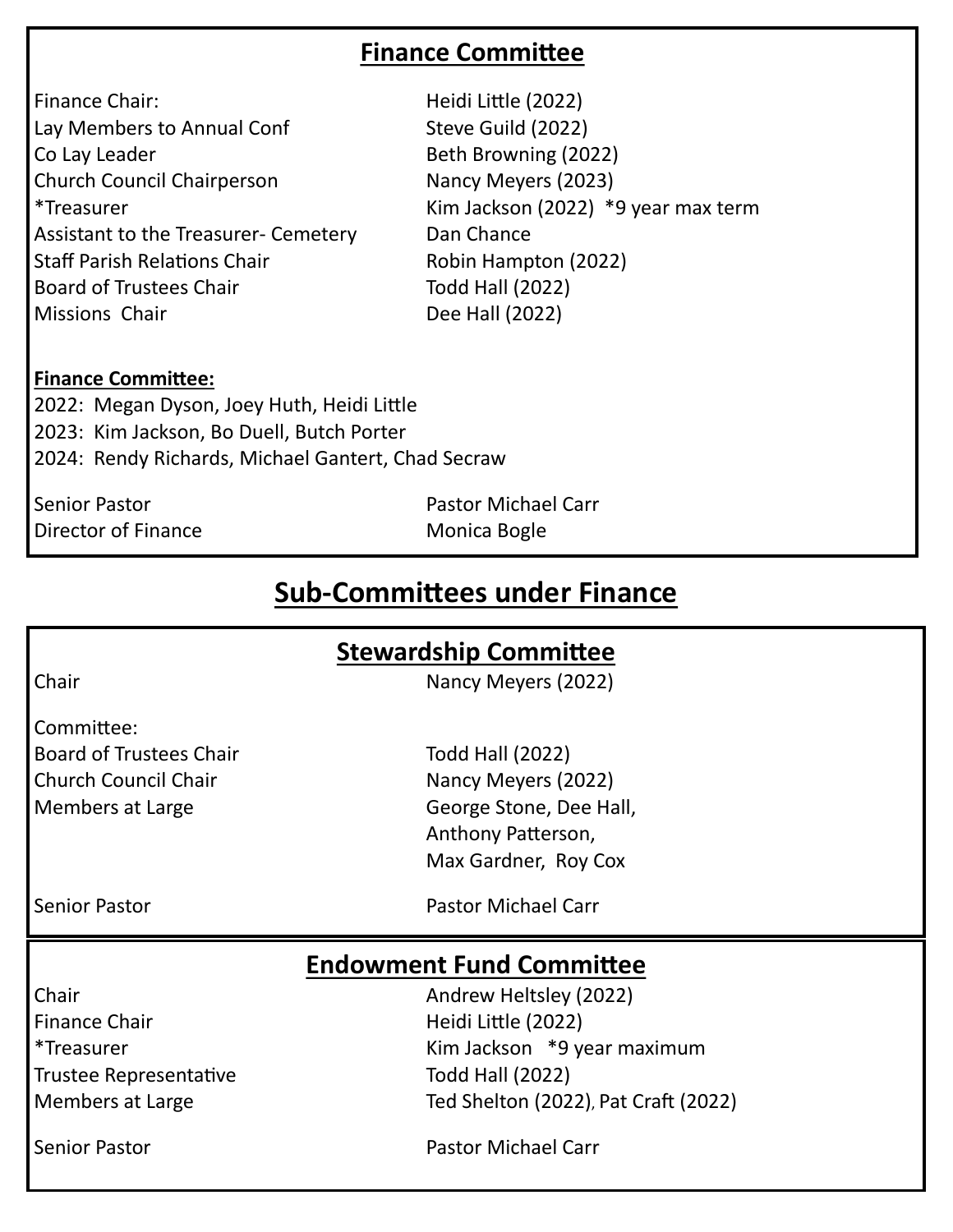| <b>Worship Team</b>                                                                                                                                                                                                                                                                                               |                                                                            |  |
|-------------------------------------------------------------------------------------------------------------------------------------------------------------------------------------------------------------------------------------------------------------------------------------------------------------------|----------------------------------------------------------------------------|--|
| Greeters/Ushers                                                                                                                                                                                                                                                                                                   | <b>Staff: Bev Miller</b><br>Lay Coordinators: Glenda Hassler (9am service) |  |
| <b>Communion Stewards</b>                                                                                                                                                                                                                                                                                         | Staff: Bev Miller<br>Lay Coordinators: _____________                       |  |
| <b>Worship Visuals</b>                                                                                                                                                                                                                                                                                            | Staff: Bev Miller<br><b>Team: Carrie Palmer</b>                            |  |
| <b>Altar Guild</b><br>Staff: Bev Miller<br>Team: Lynda Williams, Elizabeth McKee, Linda Zeyfang, Sheila Gallow, Dru Long,<br>Stephanie Haigler, Cristy Hartzoge, Susan Holmes, Judy Mishoe, Sharon Porter,<br>Beth Kingsbury, Lynn Gordon, Cindi Gordon                                                           |                                                                            |  |
| <b>Acolytes</b>                                                                                                                                                                                                                                                                                                   | Staff: Larissa Brown                                                       |  |
| Sound/Visual<br>Staff: 9:00 Lynn Gordon<br>Staff: 11:00 Bev Miller<br>Team: Carolyn Rumley, Mark Covington, Mark Holmes, Ed Jordan, Allen Brown,<br>James Lee, Jeff Hallman, JP Morgan, Matt Murray, Megan Dyson, Joe Bogle, Rod Miller,<br>Allen Brown, Spencer Brown, Kim Jackson, John Muller, Steve Kingsbury |                                                                            |  |
| <b>Chair Set Up</b><br>Staff: Bev Miller<br>Team: Rod Miller, Bob Edmunds, Billy Gardner, Steve Guild, Emily O'Connor, Andrew Wiener,<br>Jeremy Markovich, Gretchen King, Chad Davis, Kelly Hampton, Glenda Hassler, Todd Hall,<br>John Gordon                                                                    |                                                                            |  |
| <b>Precious Memories Worship</b>                                                                                                                                                                                                                                                                                  | Staff:<br>Lay Coordinator: Kermit and Ann Robinson                         |  |
| <b>Wedding Coordinator-</b>                                                                                                                                                                                                                                                                                       | <b>Staff: Phyllis Rowe</b><br>Lay Coordinator: Regina Englishman           |  |
| <b>Chrismons-:</b>                                                                                                                                                                                                                                                                                                | <b>Staff: Bev Miller</b><br>Lay Coordinator: Pam Jordan                    |  |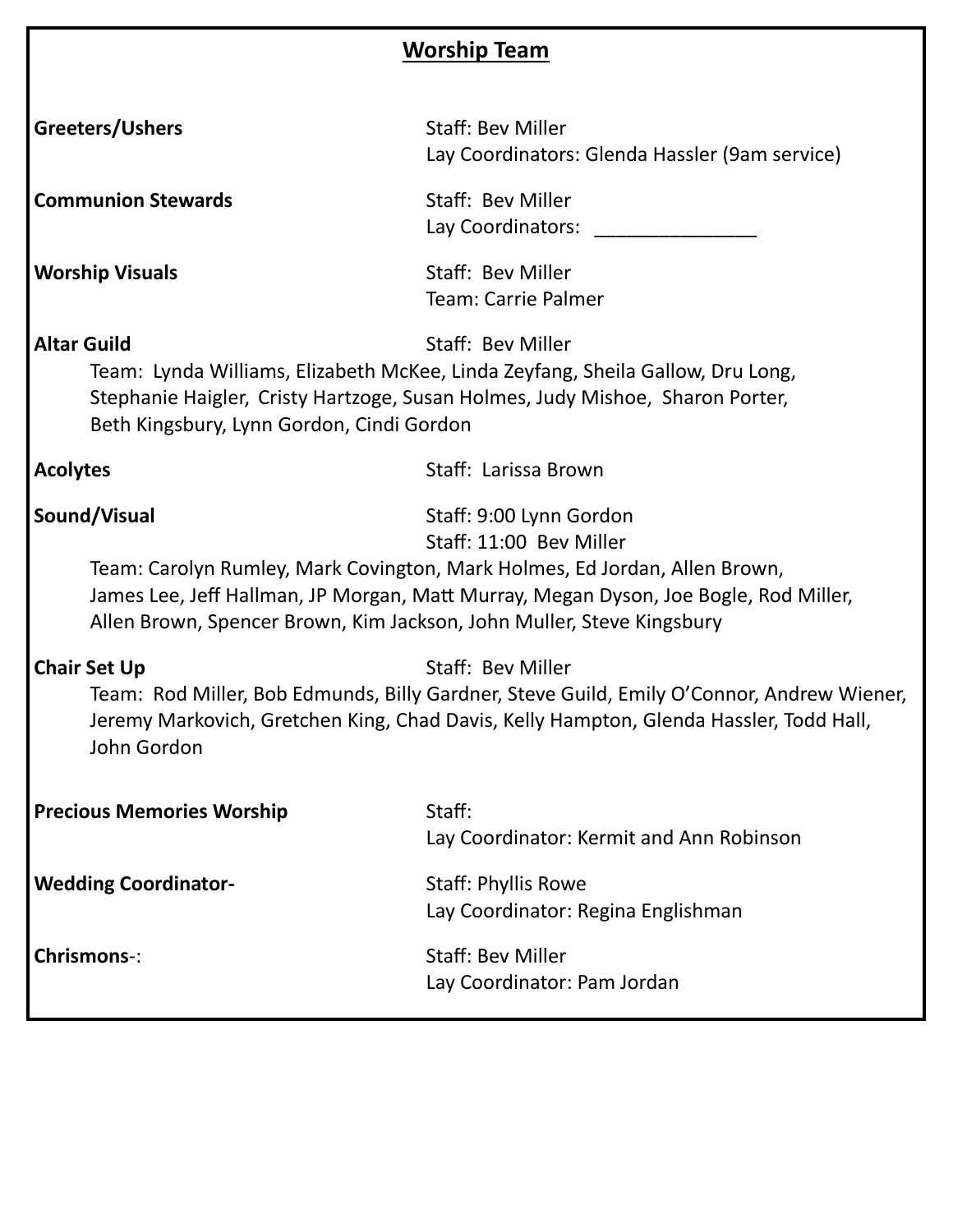# **Nurture Team - Congregational Care**

| Staff:                           | Pastor Mike Carr, Bev Miller                                                                                          |
|----------------------------------|-----------------------------------------------------------------------------------------------------------------------|
| <b>Stephen Ministries:</b>       | Beckie Berlin, Kris Devaney, Glenn McKee                                                                              |
| <b>First Year Friends:</b>       |                                                                                                                       |
| <b>Shepherd Ministry:</b>        |                                                                                                                       |
| Loving Threads:                  | Jean Neal, Linda Avery, Debbie Watson                                                                                 |
| <b>Prayer Bears:</b>             | Alison Huber                                                                                                          |
| <b>Prayer Cards:</b>             | Lynda Williams                                                                                                        |
| <b>Unmet Needs Team:</b>         | Pastor Michael Carr, Tim Florence,<br>Lee Ann Browning and Beth Browning (Co Lay Leaders)                             |
| Bread of Life:                   |                                                                                                                       |
| <b>Bereavement Team:</b>         | Diane Lomax, Linda Sullivan, Lynn Purgason, Cathie Rollins,<br>Jim and Peggy Hill, Jim and Candy George, Alison Huber |
| Church Mouse (College Ministry): |                                                                                                                       |
|                                  | Romeos (Retired Old Men Eating Out): Pastor Mike Carr, Steve Kingsbury                                                |
|                                  |                                                                                                                       |

| <b>Health Cabinet</b> |                                       |
|-----------------------|---------------------------------------|
| Parish Nurses:        | Jerry Chance and Erin Bull            |
| Permanent Team:       | Sofia Crisp, Monique Galloway         |
| Volunteers:           | Shay Barwick, Ashly and Josh Chadwell |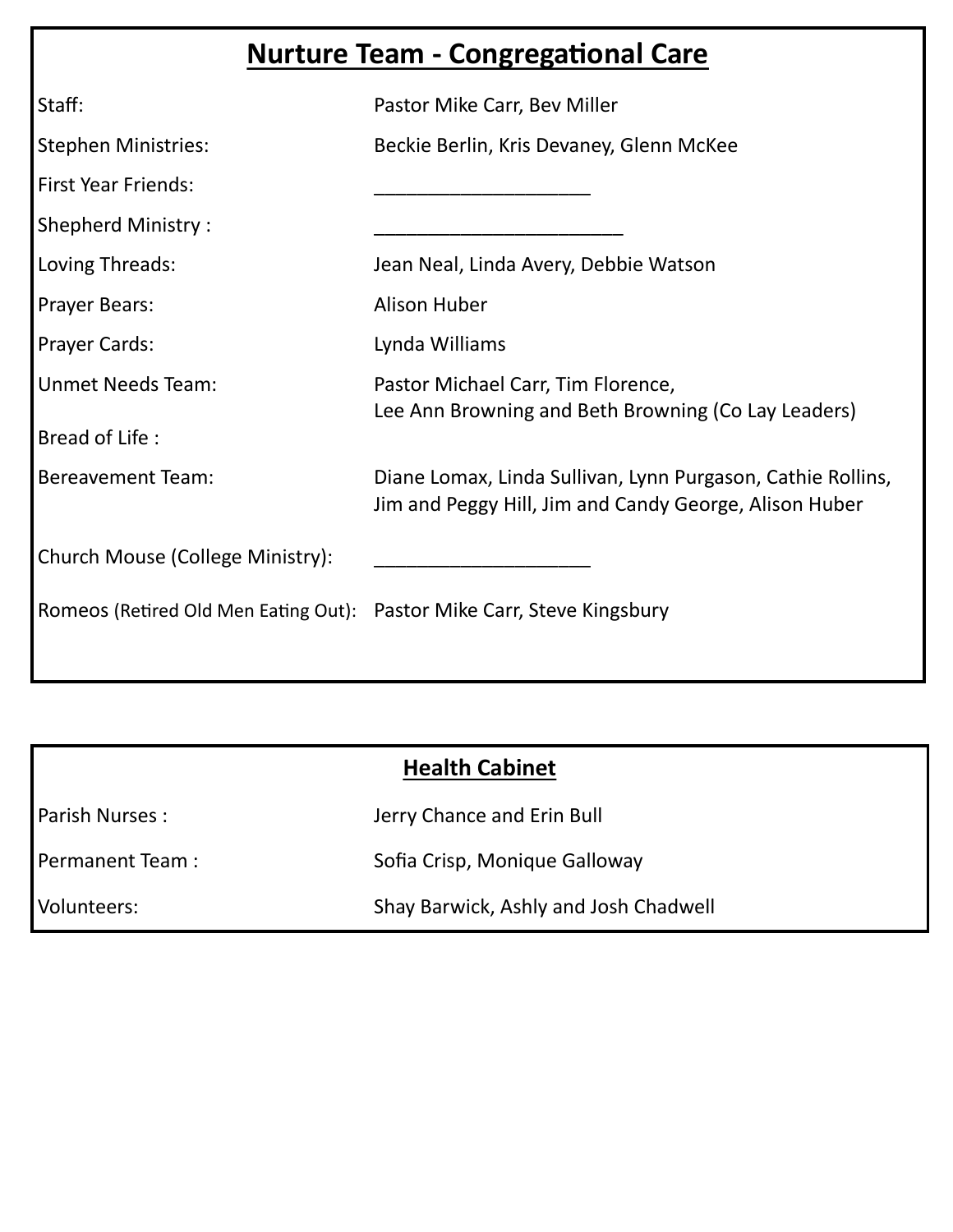# **Outreach & Missions Team**

| Staff:                                                                      |                                                   |
|-----------------------------------------------------------------------------|---------------------------------------------------|
| Chair:                                                                      | Erika Gantert, Christine Schneller                |
| Local                                                                       |                                                   |
| Disaster Response:                                                          | Tim & Christine Schneller                         |
| <b>Community Home Repair:</b>                                               | <b>Tim Florence</b>                               |
| Hannah's Haven:                                                             | Jane Hahn                                         |
| Tabitha House:                                                              |                                                   |
| <b>Prison Ministries:</b>                                                   | Dan Nelson                                        |
| <b>Breakfast at GUM:</b>                                                    | Dan Nelson                                        |
| Greensboro Urban Ministries (GUM) :                                         | Alison Huber                                      |
| <b>Backpack Ministry:</b>                                                   | Beth Waterfield, Wendy Kesselring, Lisa Reitmeier |
| <b>Good Samaritan's Food Pantry:</b>                                        | Spencer Sullivan                                  |
| <b>Christmas Store:</b>                                                     | Erika Gantert                                     |
| <b>Bowden House Group Home:</b>                                             | Lynne Toth                                        |
| Camp Grace:                                                                 | <b>Elaine Jones</b>                               |
| Camp Guilrock:                                                              | Rhonda Lee                                        |
| Brunswick Stew - Robin Covington, Gary Baysinger, Dan Chance, Bob Yarbrough |                                                   |

### **Global**

| Conference Building:                   | Max Kern                |
|----------------------------------------|-------------------------|
| <b>Empower Guatemala:</b>              | Max Kern                |
| Africa University:                     | <b>Ed and Bev Wentz</b> |
| Child Action Initiative:               | <b>Ed and Bev Wentz</b> |
| Christmas Shoeboxes/Samaritan's Purse: | Kathy Linville          |
| Missionary Support;                    | <b>Ed and Bev Wentz</b> |
| <b>Stamp Ministry:</b>                 | Lynne Toth              |

### **Scouting**

### **\*Lay Liaison for GSA and BSA – Tim Florence**

| Scout Master: | Tim Golladay Troop #139 (Boys BSA)         |
|---------------|--------------------------------------------|
| Cub Master:   | Todd Knaperek Troop #130 (Boys BSA)        |
| Scout Master: | Christy Kirksey Troop #465 (Girls BSA)     |
| Troop Leader: | Laura Soto Troop #12475 (Girls GSA)        |
| Troop Leader: | Stephanie Gwynn #30074 (Girls GSA)         |
| Troop Leader: | Jennifer Albright Troop #30074 (Girls GSA) |
| Troop Leader: | Sona Hepfinger Troop #30074 (Girls GSA)    |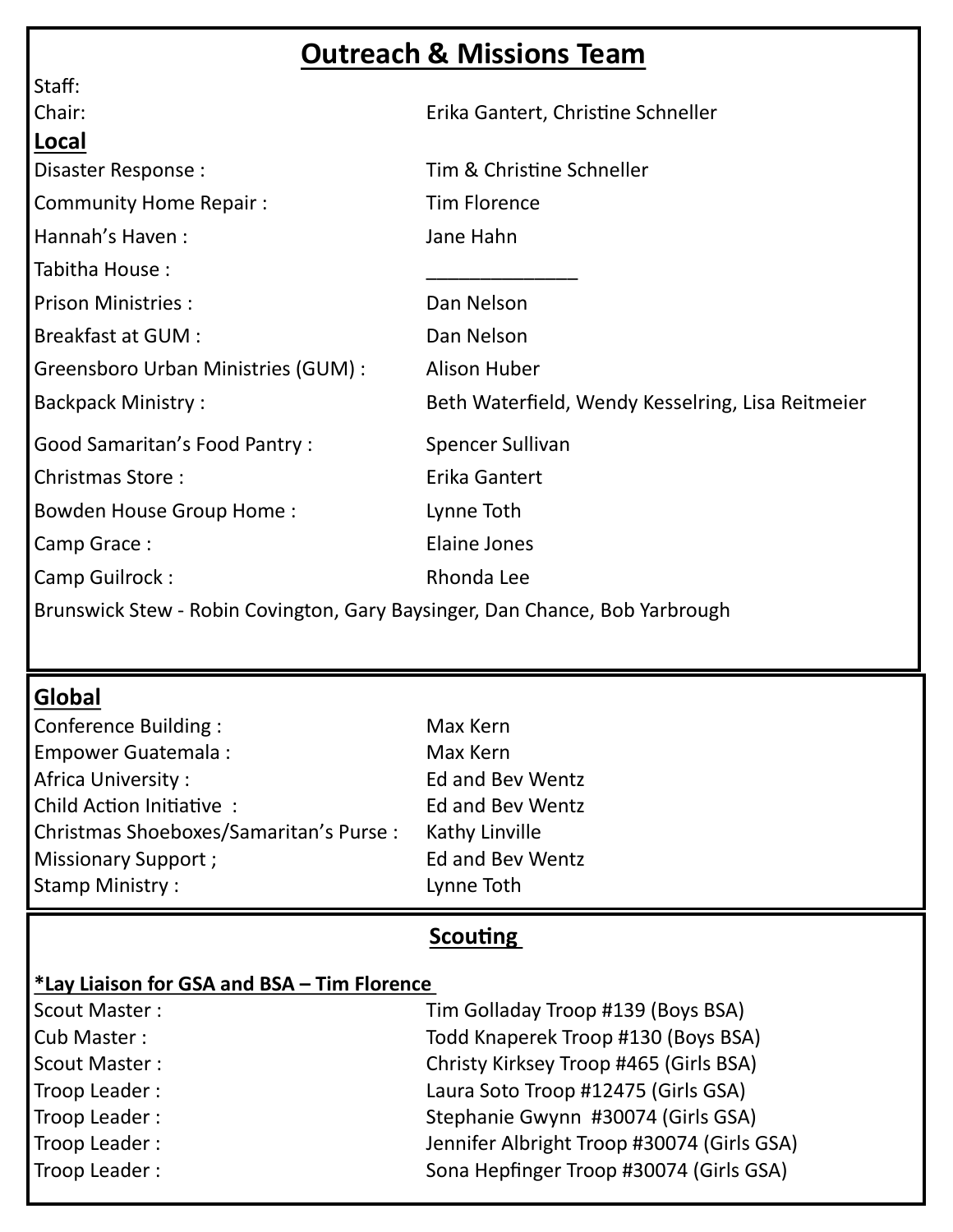# **Witness Team**

Oak Ridge Community

Local Schools— Elementary, Middle, & High School

God Loves Guilford

Change the World - Saturday